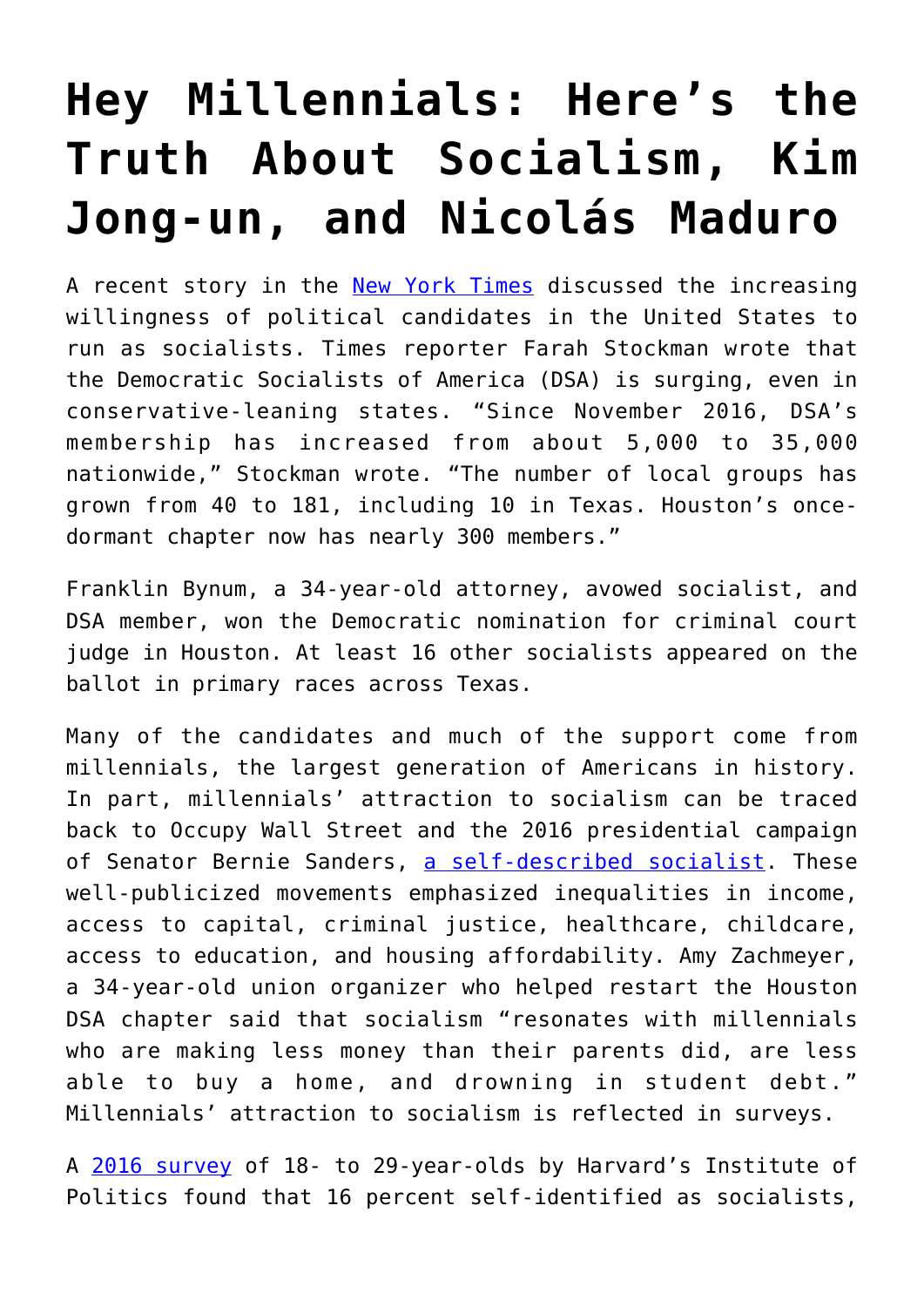while 33 percent supported socialism. Only 42 percent supported capitalism, while 51 percent did not. Another [survey](https://m.washingtontimes.com/news/2017/nov/4/majority-millennials-want-live-socialist-fascist-o/) in 2017 found that 51 percent of millennials identified socialism or communism as their favored socioeconomic system. Only 42 percent favored capitalism. Jorge Roman-Romero, 24, who leads a new DSA chapter in Tulsa, Oklahoma, said, "It's not a liability to say that anymore," referring to calling oneself a socialist candidate.

Frances Reade, 37, is vice chairwoman of the East Bay DSA chapter in the San Francisco Bay Area, which has about 1,000 members. She enjoys the free evening classes, known as "socialist school," where they read and discuss political texts including Karl Marx. But it is doubtful that this Marxist night school is reading about the true history of socialism and communism in practice, which has brought more human suffering and death to the world than any other socioeconomic system.

For example, DSA chapters should read "[Can There Be an 'After](https://atlassociety.org/objectivism/atlas-university/deeper-dive-blog/3962-can-there-be-an-after-socialism) [Socialism'?"](https://atlassociety.org/objectivism/atlas-university/deeper-dive-blog/3962-can-there-be-an-after-socialism) by University of Pennsylvania history professor Alan Charles Kors, which tells the story of socialism that Bernie Sanders and the Democratic Socialists of America won't tell and that millennials don't hear. Here is an extended excerpt:

*The goal of socialism was to reap the cultural, scientific, creative, and communal rewards of abolishing private property and free markets, and to end human tyranny. Using the command of the state, Communism sought to create this socialist society. What in fact occurred was the achievement of power by a group of inhumane despots: Lenin, Stalin, Mao Tse-tung, Kim Il Sung, Ho Chi Minh, Pol Pot, Castro, Mengistu, Ceausescu, Hoxha, and so on, and so on . . .*

*No cause, ever, in the history of all mankind, has produced more cold-blooded tyrants, more slaughtered innocents, and more orphans than socialism with power. It surpassed,*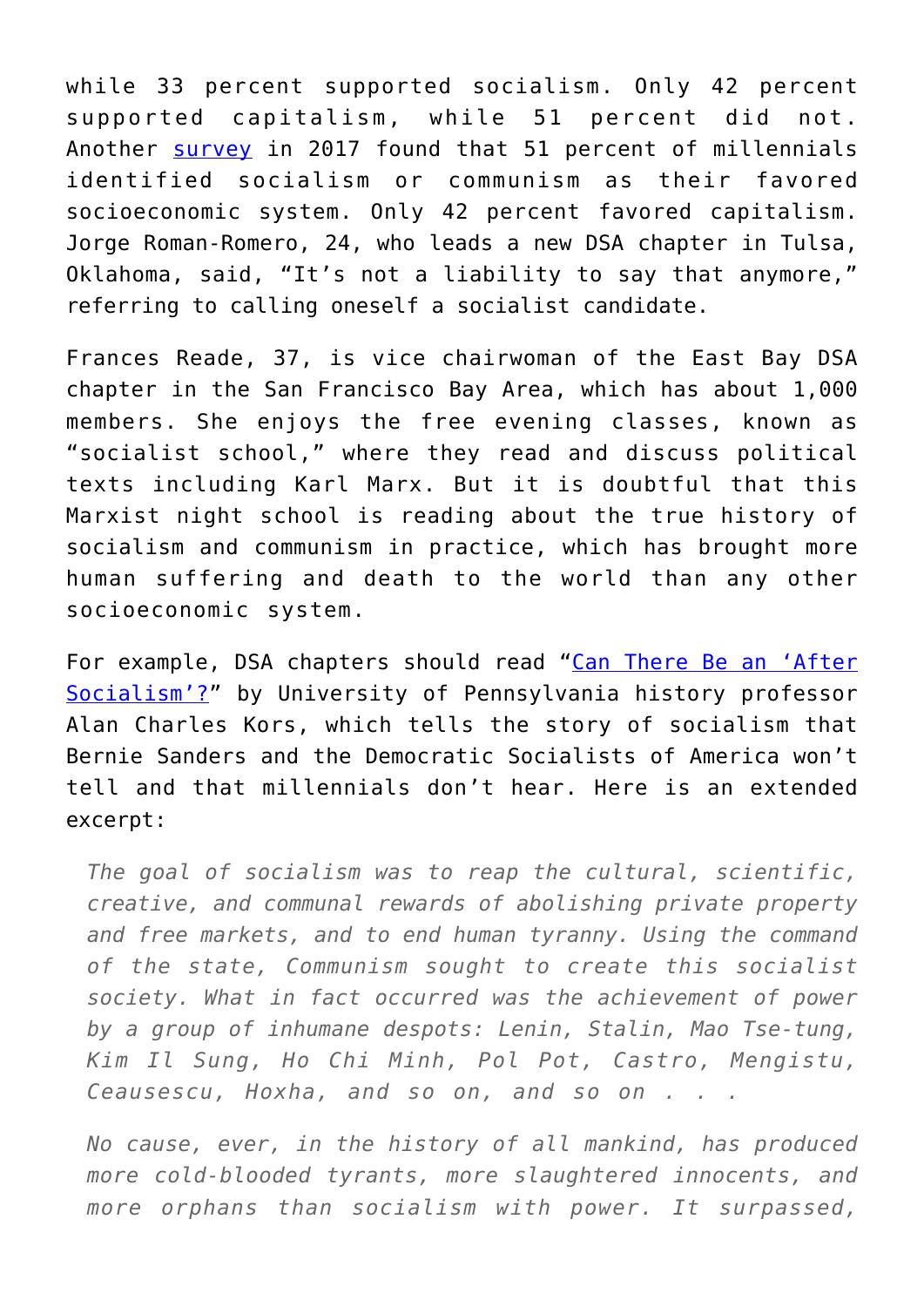*exponentially, all other systems of production in turning out the dead. The bodies are all around us. And here is the problem: No one talks about them. No one honors them. No one does penance for them. No one has committed suicide for having been an apologist for those who did this to them. No one pays for them. No one is hunted down to account for them. It is exactly what Solzhenitsyn foresaw in "The Gulag Archipelago": "No, no one would have to answer. No one would be looked into." Until that happens, there is no "after socialism."*

*The West accepts an epochal, monstrous, unforgivable double standard. We rehearse the crimes of Nazism almost daily, we teach them to our children as ultimate historical and moral lessons, and we bear witness to every victim. We are, with so few exceptions, almost silent on the crimes of Communism. So the bodies lie among us, unnoticed, everywhere. We insisted upon "de-Nazification," and we excoriate those who tempered it in the name of new or emerging political realities. There never has been and never will be a similar "de-Communization," although the slaughter of innocents was exponentially greater, and although those who signed the orders and ran the camps remain. In the case of Nazism, we hunt down ninety-year-old men because "the bones cry out" for justice. In the case of Communism, we insisted on "no witch hunts"—let the dead bury the living. But the dead can bury no one.*

*Therefore the dead lie among us, ignored, and anyone with moral eyes sees them, by their absence from our moral consciousness, spilling naked out of the television and movie screens, frozen in pain in our classrooms, and sprawled, unburied, across our politics and our culture. They sit next to us at our conferences. There could not have been an "after Nazism" without the recognition, the accounting, the justice, and the remembrance. Until we deal with the Communist dead, there is no "after socialism."*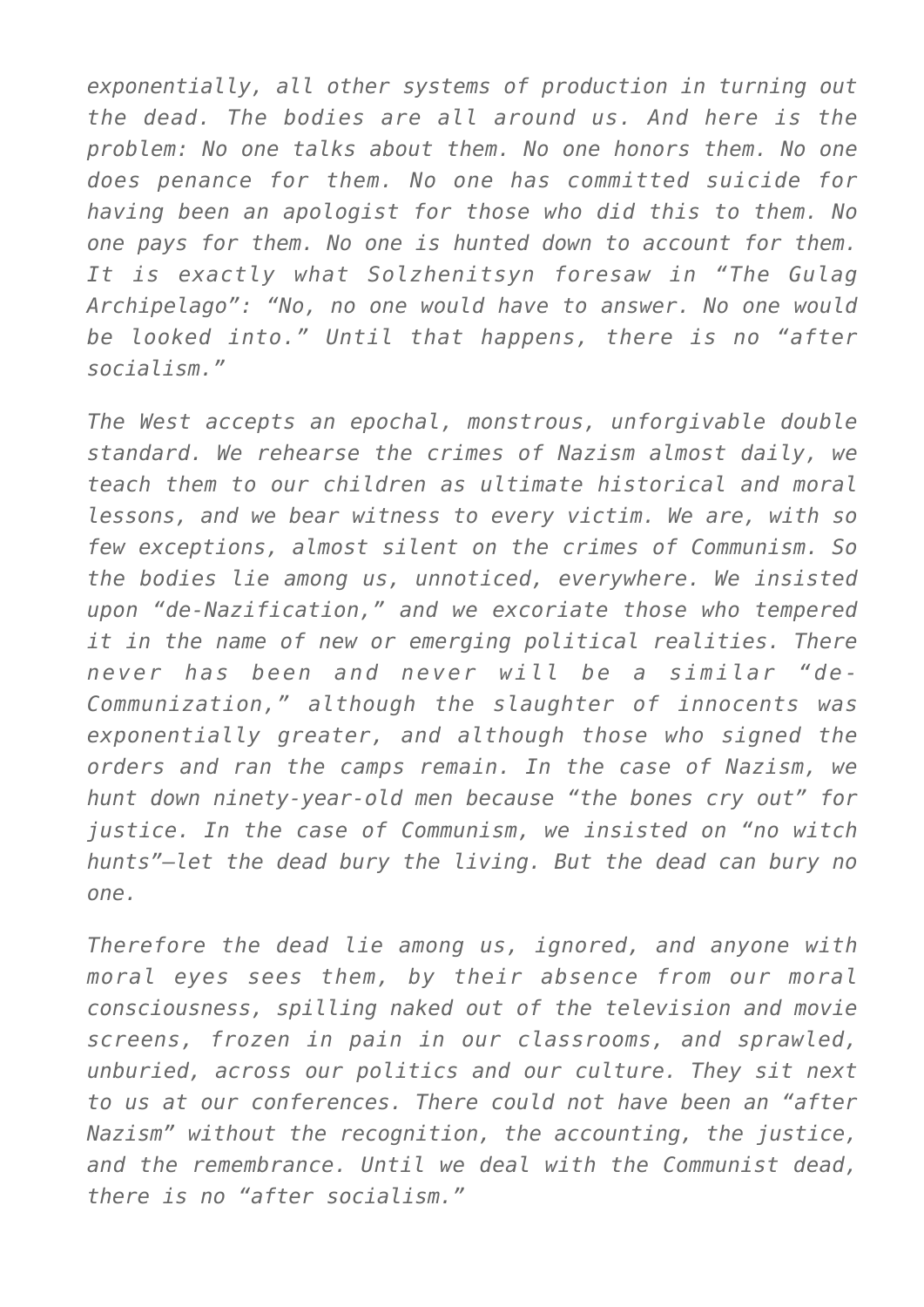*To be moral beings, we must acknowledge these awful things appropriately and bear witness to the responsibilities of these most murderous times. Until socialism—like Nazism or fascism confronted by the death camps and the slaughter of innocents—is confronted with its lived reality, the greatest atrocities of all recorded human life, we will not live "after socialism."*

*It will not happen. The pathology of Western intellectuals has committed them to an adversarial relationship with the culture—free markets and individual rights—that has produced the greatest alleviation of suffering; the greatest liberation from want, ignorance, and superstition; and the greatest increase of bounty and opportunity in the history of all human life.*

*This pathology allows Western intellectuals to step around the Everest of bodies of the victims of Communism without a tear, a scruple, a regret, an act of contrition, or a reevaluation of self, soul, and mind….*

*The bodies demand an accounting, an apology, and repentance. Without such things, there is no "after socialism."*

In a 1989 interview, Sanders [said](https://www.politico.com/story/2015/07/14-things-bernie-sanders-has-said-about-socialism-120265#ixzz41sem0HdL): "Socialism has a lot of different messages to different people. I think the issue of socialist ideology and what that meant or means is not terribly important." Perhaps it's not important to Sanders, but it was to the tens of millions of people who died at the hands of socialists or who currently toil under such regimes in Kim Jong-un's North Korea and Nicolás Maduro's Venezuela.

A 2014 [United Nations report on North Korea](https://www.ohchr.org/EN/HRBodies/HRC/CoIDPRK/Pages/ReportoftheCommissionofInquiryDPRK.aspx) listed the conditions that ordinary citizens face in North Korea: "extermination, murder, enslavement, torture, imprisonment, rape, forced abortions and other sexual violence, persecution on political, religious, racial, and gender grounds, the forcible transfer of populations, the enforced disappearance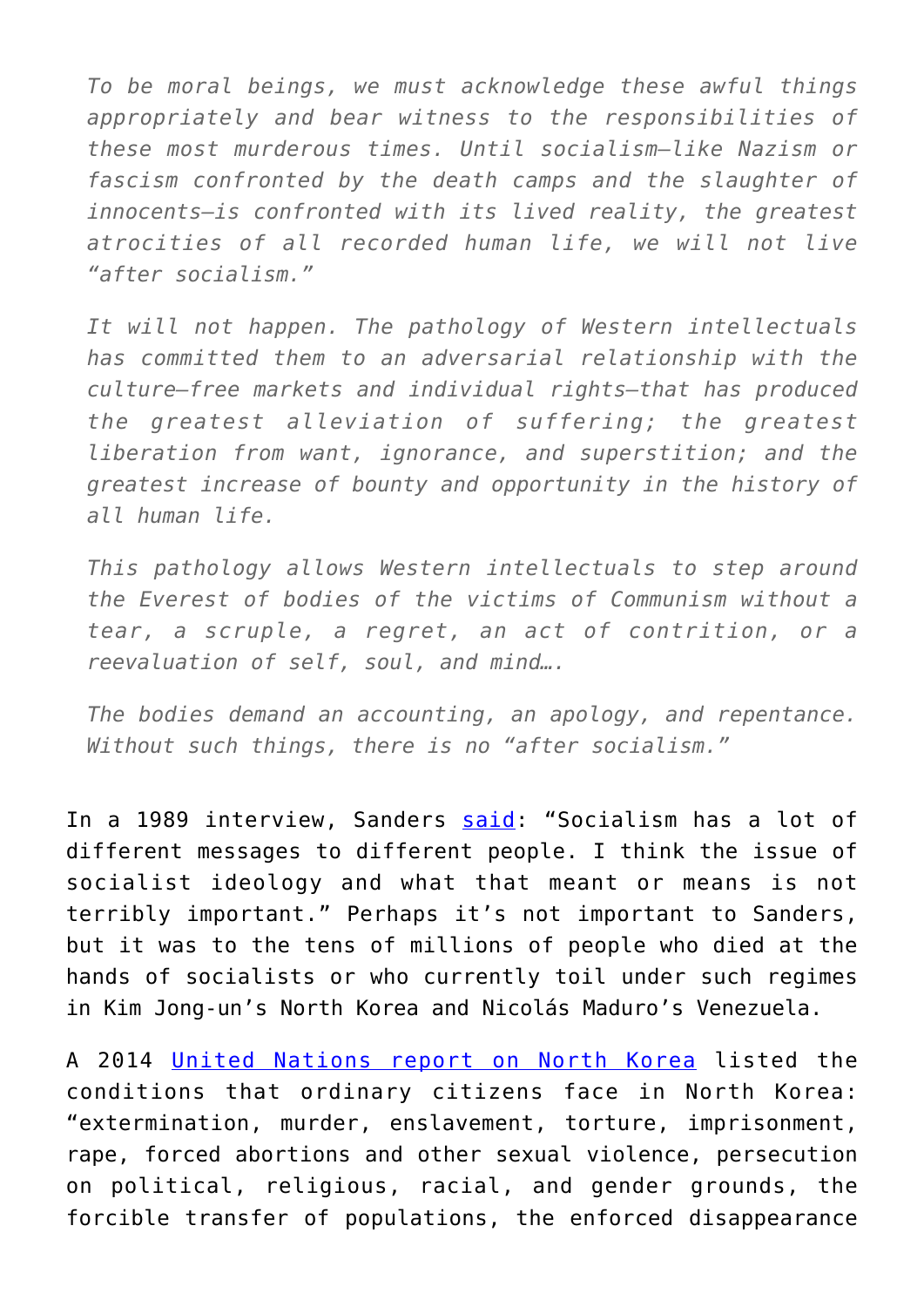of persons and the inhumane act of knowingly causing prolonged starvation" (p. 14). Two million to three million people are believed to have [starved to death](https://www.nytimes.com/2018/06/11/world/asia/north-korea-human-rights.html) in North Korea in the 1990s, including "deliberate starvation" of political prisoners.

Venezuela's government has practiced socialism since 1998. The [result](https://mises.org/wire/millennial-candidates-embrace-socialism-while-venezuela-chokes-it) is an annual inflation rate today of 9,000 percent, an economy that shrinks 15 percent annually, empty shelves, crushing poverty, a fleeing population (10 percent of the population has emigrated), 12 percent of children under five suffer from malnutrition and a socialist president who prohibits outside aid, even from the [Vatican.](http://www.ncregister.com/daily-news/how-can-the-vatican-aid-an-impoverished-venezuela) At the recent FEEcon 2018 conference in Atlanta, a young violinist from Venezuela, Wuilly Arteaga, [talked](http://www.stgnews.com/news/archive/2018/06/11/perspectives-why-our-freedom-and-personal-character-are-inseparable/#.Wx_ybVMvx7M) about being beaten by government agents for publicly opposing his country's despotic government.

So millennials, this is what socialism looks like in practice and where concentrated government power inevitably leads. As the old adage warns: A government powerful enough to give you everything you want is powerful enough to take away everything you have. That includes life itself.

Bernie Sanders and members of the Democratic Socialists of America choose to "step around the Everest of bodies . . . without a tear, a scruple, a regret, an act of contrition, or a reevaluation of self, soul, and mind." By giving socialism and communism intellectual cover and acceptability, Sanders and the DSA help to hide the bodies and hide the truth from millennials, who have few memories of the atrocities and are likely unaware of socialism's full record. Rather than being a Utopia, socialism and communism in practice create a hell on earth.

*This [article](http://blog.independent.org/2018/06/14/hey-millennials-heres-the-unromantic-truth-about-socialism-kim-jong-un-and-nicolas-maduro/) was reprinted with permission from The Independent Institute*.

—